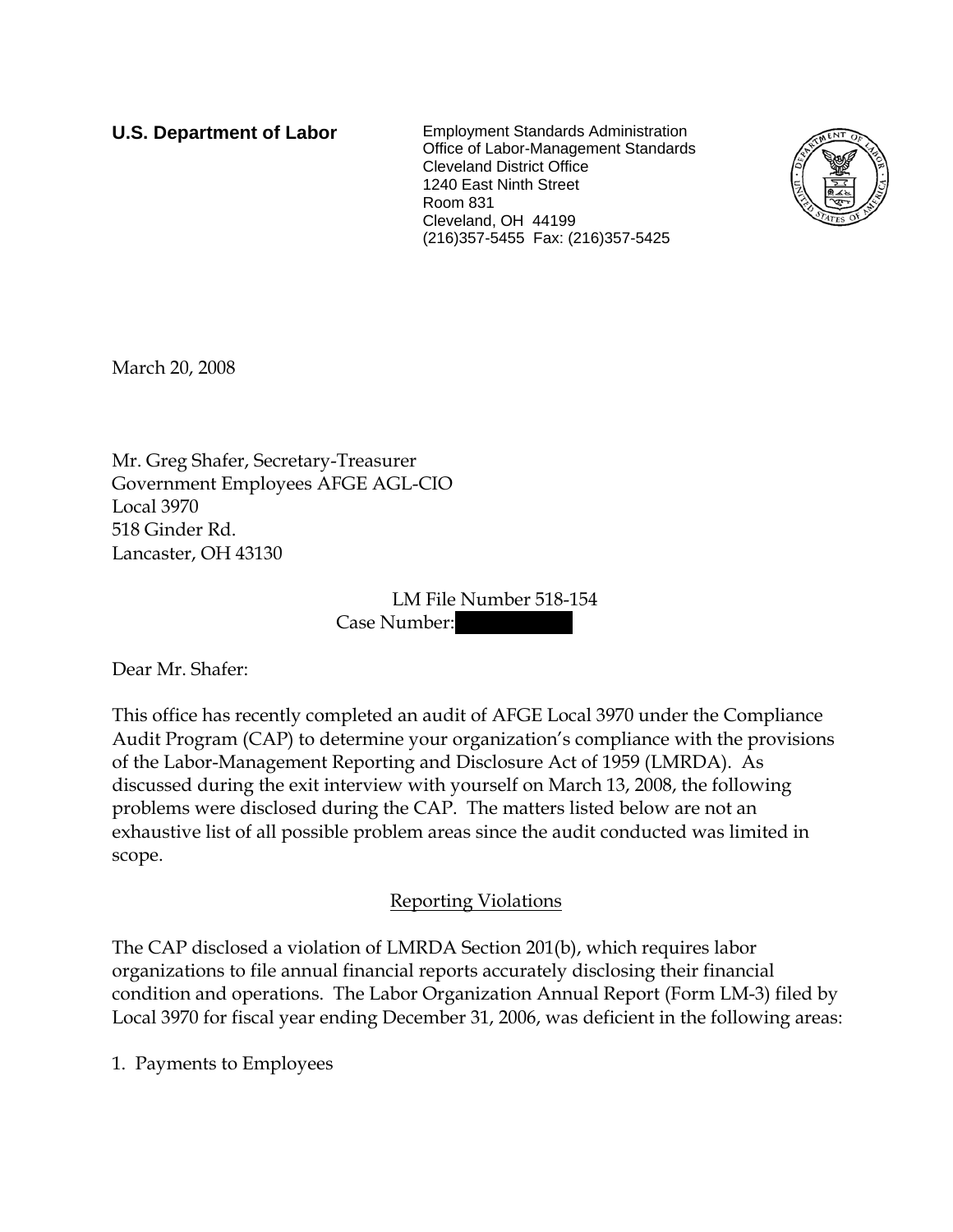Mr. Greg Shafer March 20, 2008 Page 2 of 3

For the purposes of the LMRDA, stewards are considered employees and not officers, in most cases. Local 3970 reported payments to stewards under "All Officers and Disbursements to Officers" (items 24 and 45), instead of under "To Employees" (item 46). 2. Cash Reconcilation

Additionally, the amounts reported in "Total Receipts" (item 44) and "Total Disbursements" (item 55) did not accurately reflect the actual amounts incurred in FY 2006, causing a \$29,772 cash reconciliation error.

Local 3790 must submit an amended 2006 LM-3 correcting the above mentioned errors.

## 3. Failure to File Bylaws

The CAP disclosed a violation of LMRDA Section 201(a) which requires that a union submit a copy of its revised constitution and bylaws with its LM report when constitution or bylaw changes are made. Local 3970 amended its constitution and bylaws in 2006, but a copy was not filed with its LM report for that year.

A copy of Local 3790's bylaws has now been filed.

## Other Violations

The CAP disclosed the following other violation:

Inadequate Bonding

The audit revealed a violation of LMRDA Section 502 (Bonding), which requires that union officers and employees be bonded for no less than 10 percent of the total funds handled by those individuals or their predecessors during the preceding fiscal year. Local 3970's officers and employees are currently bonded for \$7,500, but they must be bonded for at least \$12,500.

Local 3790 should obtain adequate bonding coverage for its officers and employees immediately. Please provide proof of bonding coverage to this office as soon as adequate coverage has been obtained, but not later than April 15, 2008.